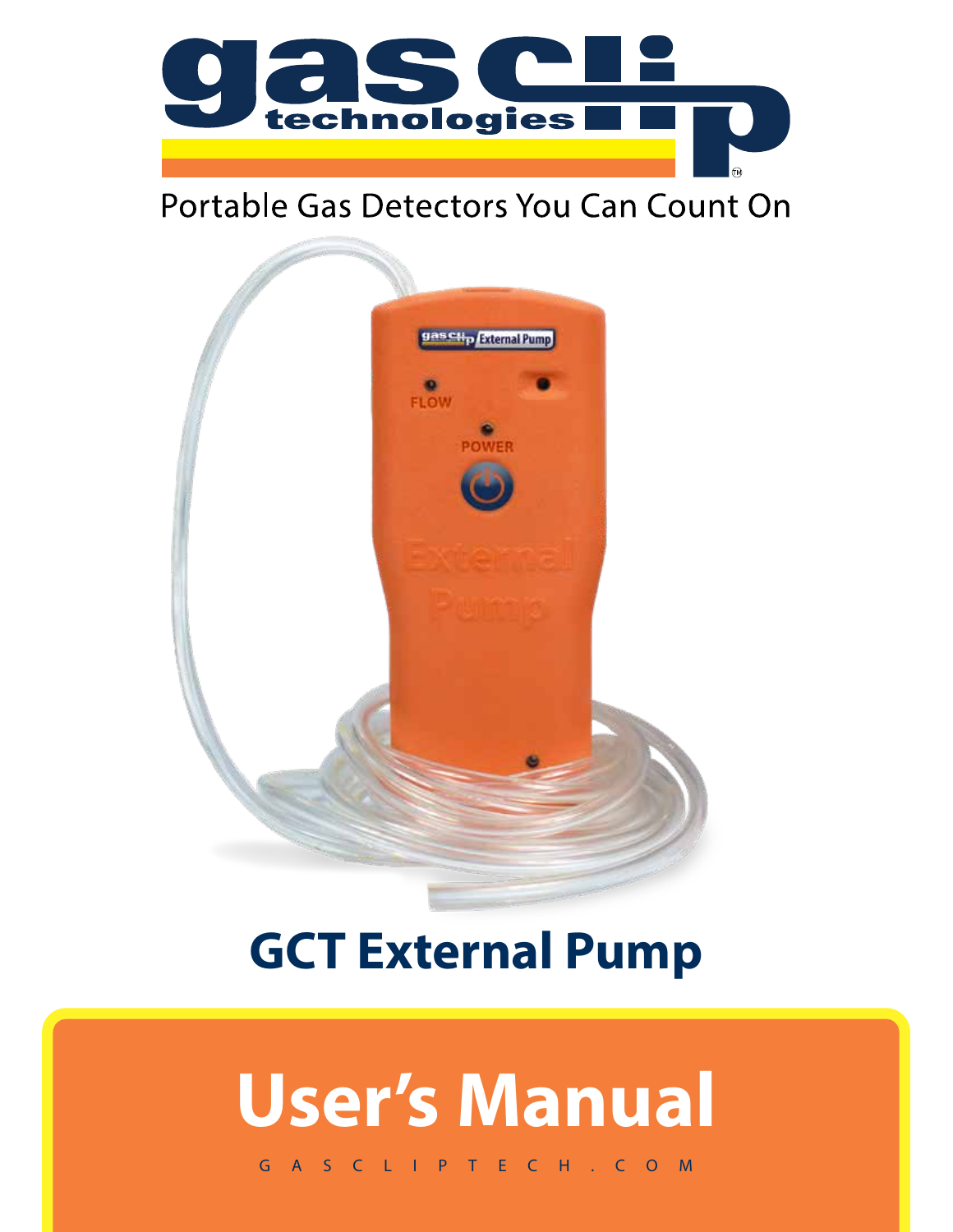

# **CONTENTS**

| 2                       |
|-------------------------|
| 2                       |
| $\overline{\mathbf{3}}$ |
| 4                       |
| 5                       |
| 5                       |
| 5                       |
| 5                       |
| 6                       |
| 7                       |
| 7                       |
| -8                      |
| 8                       |
| 8                       |
| 9                       |
| 9                       |
|                         |
| 11                      |
|                         |
| 12                      |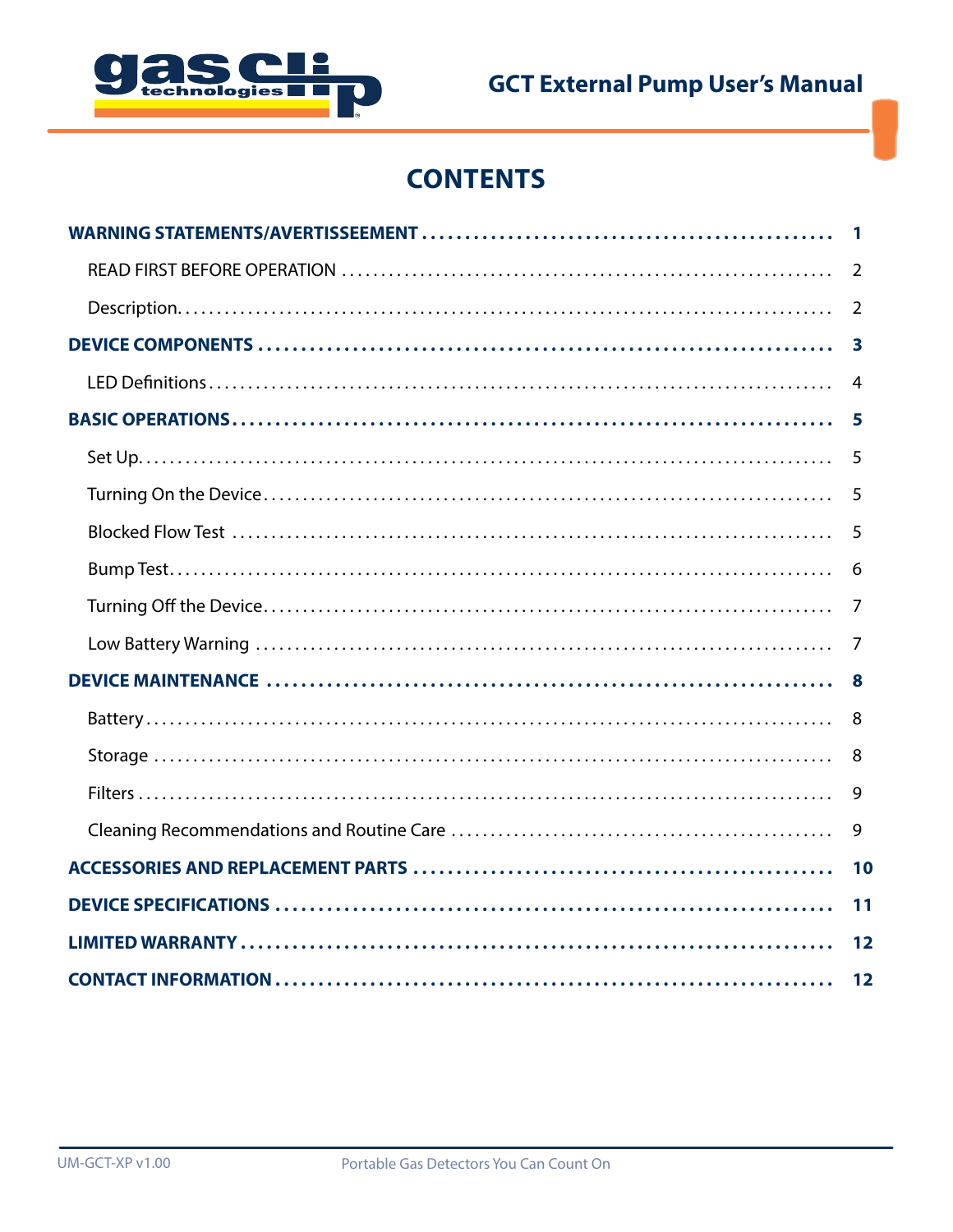

# **WARNING STATEMENTS/AVERTISSEEMENT**

- **A** WARNING: SUBSTITUTION OF COMPONENTS MAY IMPAIR INTRINSIC SAFETY AVERTISSEMENT – LA SUBSTITUTION DE COMPOSANTS PEUT AMÉLIORER LA SÉCURITÉ INTRINSÈQUE
- WARNING Use only types of batteries listed in Instruction Manual AVERTISSEMENT – Utilisez uniquement les types de piles répertoriés dans le manuel d'instructions
- $\triangle$  DO NOT charge the instrument in a hazardous location. NE PAS charge l'appareil dans un endroit dangereux.
- $\triangle$  DO NOT use IR communications when an explosive atmosphere may be present.
- △ Only use Gas Clip Technologies chargers and parts in the GCT External Pump. Non-approved parts are considered unsafe and will void the warranty.
- $\triangle$  Before each use, check that all possible inlets, outlets and alarm ports of the GCT External Pump, as well as the attached detector, hoses or any accessories are clear of any obstructions i.e., debris, liquids or other blockages.
- $\triangle$  Utilize a qualified recycler to dispose of the device's lithium battery. Check local regulations for proper disposal.
- The battery may present a fire or chemical burn hazard if mistreated. Do not disassemble, heat above 112°F (100°C) or incinerate. Contact Gas Clip Technologies for replacement instructions. Use of another battery may present a risk of fire or explosion.
- $\triangle$  DO NOT charge the instrument in temperatures above 113°F (45°C) or below 32°F (0°C).
- $\triangle$  Keep new and used batteries away from children.
- $\triangle$  Strong electromagnetic interference (EMI) may cause incorrect operations.
- The GCT External Pump should be used only when remote sampling. The calibration cap must be removed from the detector during normal operation to ensure that the detector can respond in timely fashion.
- If you suspect any malfunction or have any technical problems, contact GCT at 1-877-525-0808.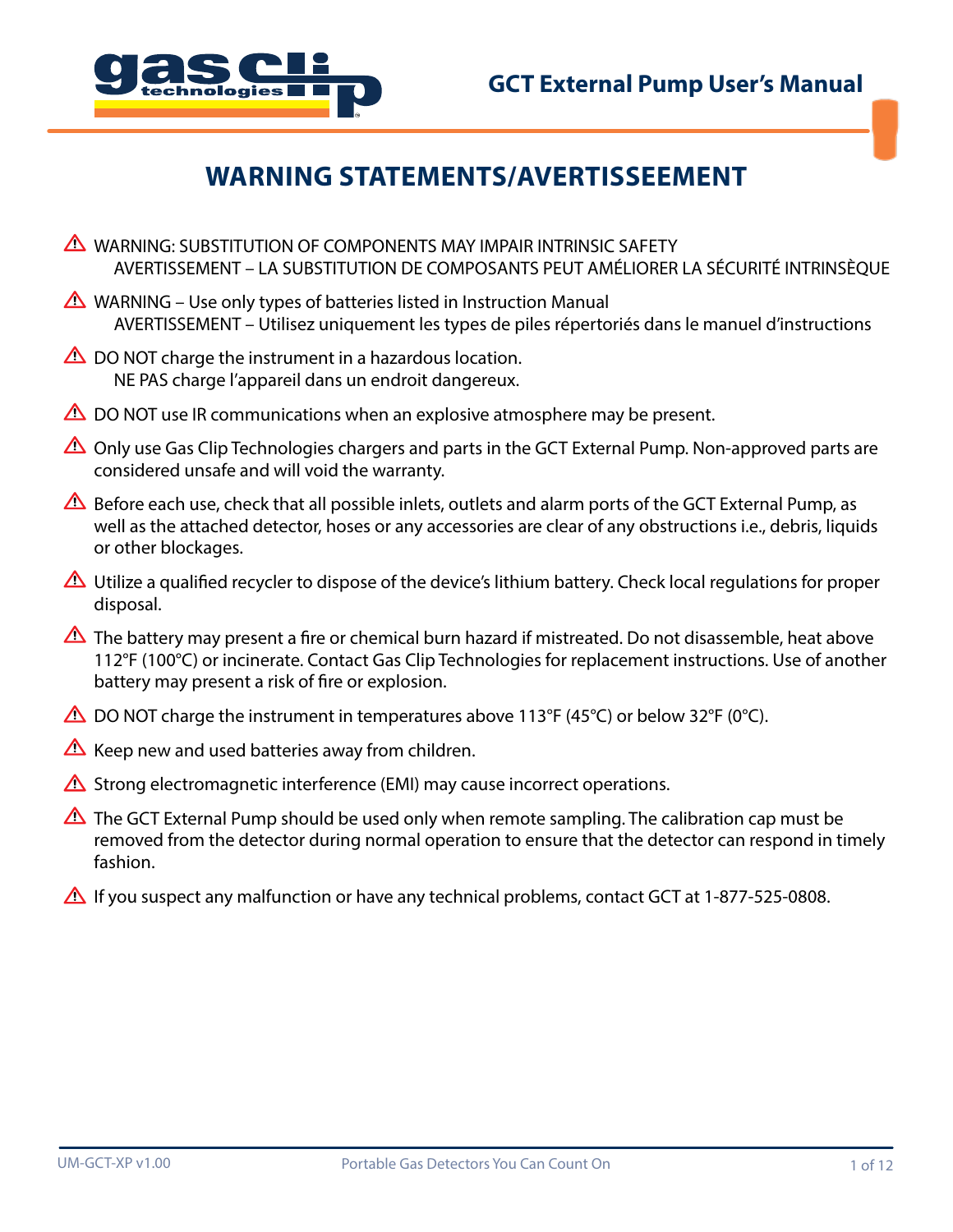

# **READ FIRST BEFORE OPERATION**

The GCT External Pump extends the capabilities of Gas Clip Technologies' diffusion gas detectors (e.g. Single Gas Clip, Multi Gas Clip, MGC Simple). Before operation, ensure that you have been properly trained on the use of the accessory and the appropriate actions to take in the event of an alarm. Additionally, it is imperative that all users read and follow this user manual.

#### **DESCRIPTION**

The GCT External Pump is an accessory device to be used with Gas Clip Technologies portable gas detectors, powered by a rechargeable battery. The GCT External Pump is worn on the user's body and does not require regular interaction to perform its function.

The device draws sample air from an inlet and delivers it through an output port and a hose to a compatible calibration cap mounted on a GCT gas detector. During operation, a hose that is up to 75 ft. (23m) long with 1/8" ID can be connected to the inlet to allow environmental sampling in confined spaces before entry into the space.

For hose lengths up to 50 ft. (15m) GCT offers tubing that will not oxidize, is able to bend around sharp curves, and easily works with GCT External Pump accessory fittings. For tube lengths over 50 ft. (15m), GCT recommends using tubing with even higher resistance to reactive chemicals (e.g. H2S). Please contact GCT for tubing selection recommendations.

The GCT External Pump should be used only when remote sampling. Once the area in question has been cleared for entry, disconnect the GCT External Pump and calibration cap from the gas detector in order to resume normal detector operation.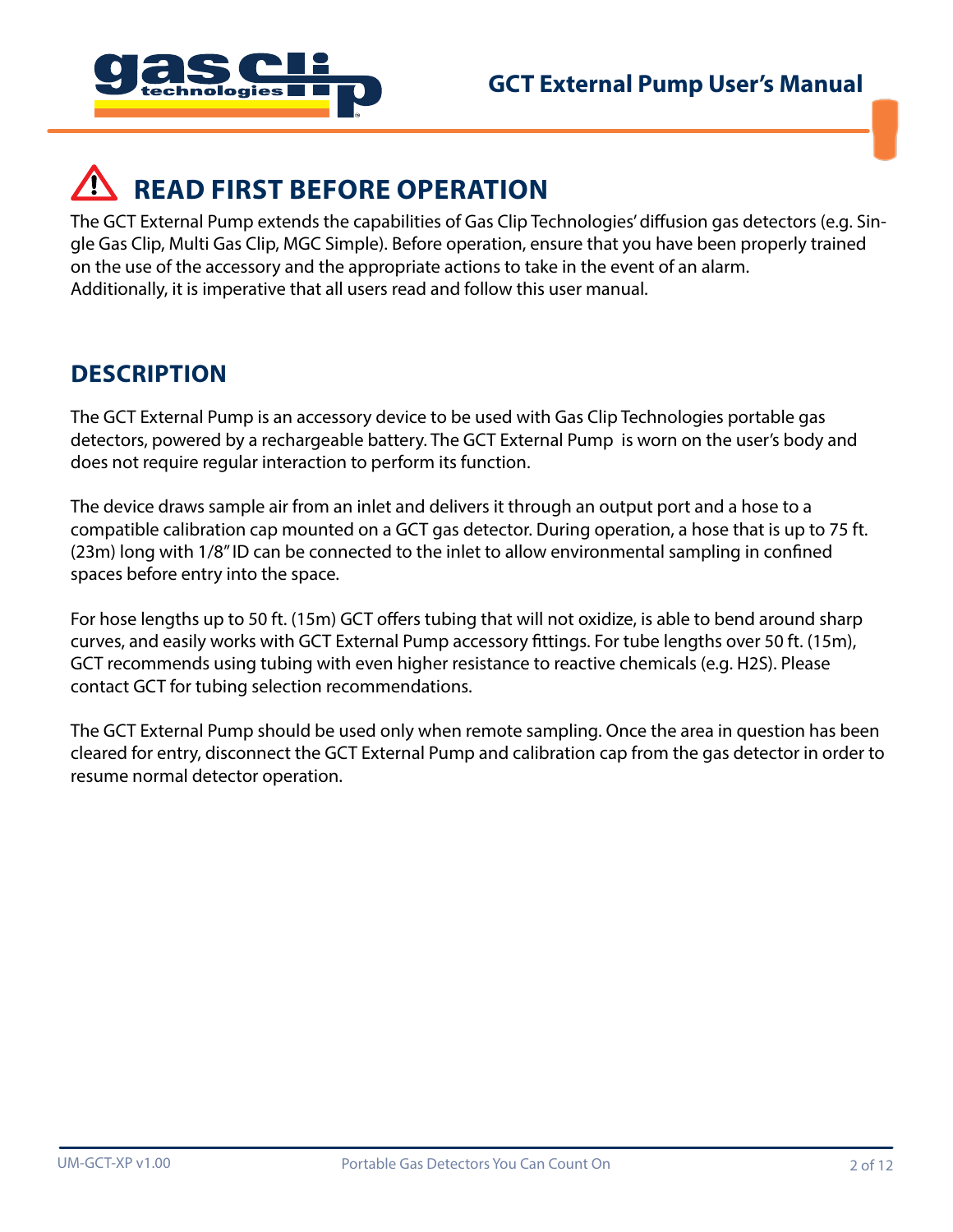

# **DEVICE COMPONENTS**

| <b>Entry</b> | <b>Description</b>                      |  |  |
|--------------|-----------------------------------------|--|--|
| 1            | <b>Infrared Communication</b><br>Window |  |  |
| 2            | <b>Audible Alarm</b>                    |  |  |
| 3            | Power LED                               |  |  |
| 4            | Power Button                            |  |  |
| 5            | <b>Charging LED</b>                     |  |  |
| 6            | <b>Flow LED</b>                         |  |  |
| 7            | <b>Alligator Clip</b>                   |  |  |
| 8            | Pellet Filter                           |  |  |
| 9            | Hydrophobic Filter                      |  |  |
| 10           | <b>Gas Inlet Port</b>                   |  |  |
| 11           | <b>Certification Label</b>              |  |  |
| 12           | <b>Model and Serial Label</b>           |  |  |
| 13           | <b>Gas Outlet Port</b>                  |  |  |



The GCT External Pump is a handheld portable gas sampling pump and contains the following:

- 1. Rechargeable Li-ion battery.
- 2. An audible alarm that indicates low battery and blocked flow
- 3. Visual alarms that indicate battery, pump and charging status.

The gas inlet port connects to a flexible polymer tube that can be up to 75 ft. (23m) long. The hose is compatible with a variety of sampling accessories . The gas outlet port connects to the calibration cap and detector with flexible polymer tubing.

\*A 10 ft. (3m) sampling tube and a 3 ft. (0.9m) connection hose are provided with the purchase of a GCT External Pump (GCT-XP).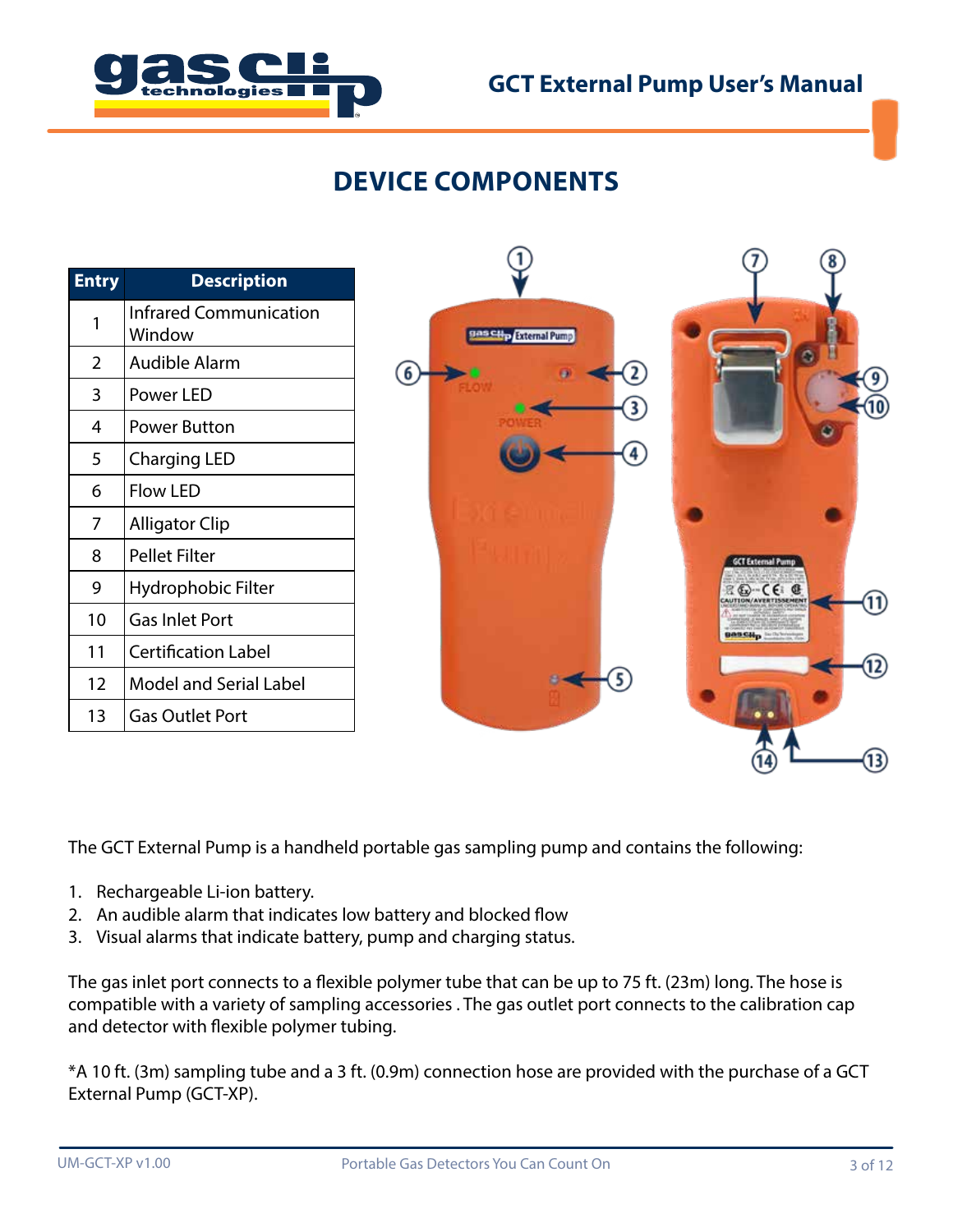

# **LED DEFINITIONS**

| <b>LED</b>                    | <b>Pattern</b>         | <b>Description</b>                      | <b>Status</b>                |
|-------------------------------|------------------------|-----------------------------------------|------------------------------|
| Flow LED                      |                        | <b>LED OFF</b>                          | Pump motor is OFF            |
|                               | ********************** | <b>GREEN solid</b>                      | Pump is ON, normal operation |
|                               | ** ** ** **            | <b>RED</b> fast flash & beep            | Warning: Pump is blocked     |
| Power LED                     |                        | <b>LED OFF</b>                          | Power OFF mode               |
| <b>During Pump Operation:</b> |                        | LED OFF (Flow LED solid GREEN)          | Battery $> 40\%$             |
|                               | ₩                      | <b>ORANGE</b> slow flash every 2 sec.   | Battery between 20% to 40%   |
|                               |                        | <b>ORANGE</b> flash every sec.          | Battery $<$ 20%              |
|                               | * * *<br>* * *         | RED fast flash & beep every 10 sec.     | Warning: < 20 min. left      |
|                               | ****** ******          | RED faster flash & beep every 5 sec.    | Warning: < 10 min. left      |
|                               | * * *<br>*** ***       | RED very fast flash & beep every 2 sec. | Warning: $<$ 5 min. left     |
|                               |                        | RED very fast flash & very fast beep    | Powering down                |
| Charging LED                  |                        | LED OFF                                 | Not charging                 |
|                               | * * * *                | <b>ORANGE</b> flash equal on and off    | Charging in progress         |
|                               |                        | GREEN slow flash every 2 sec.           | Fully charged                |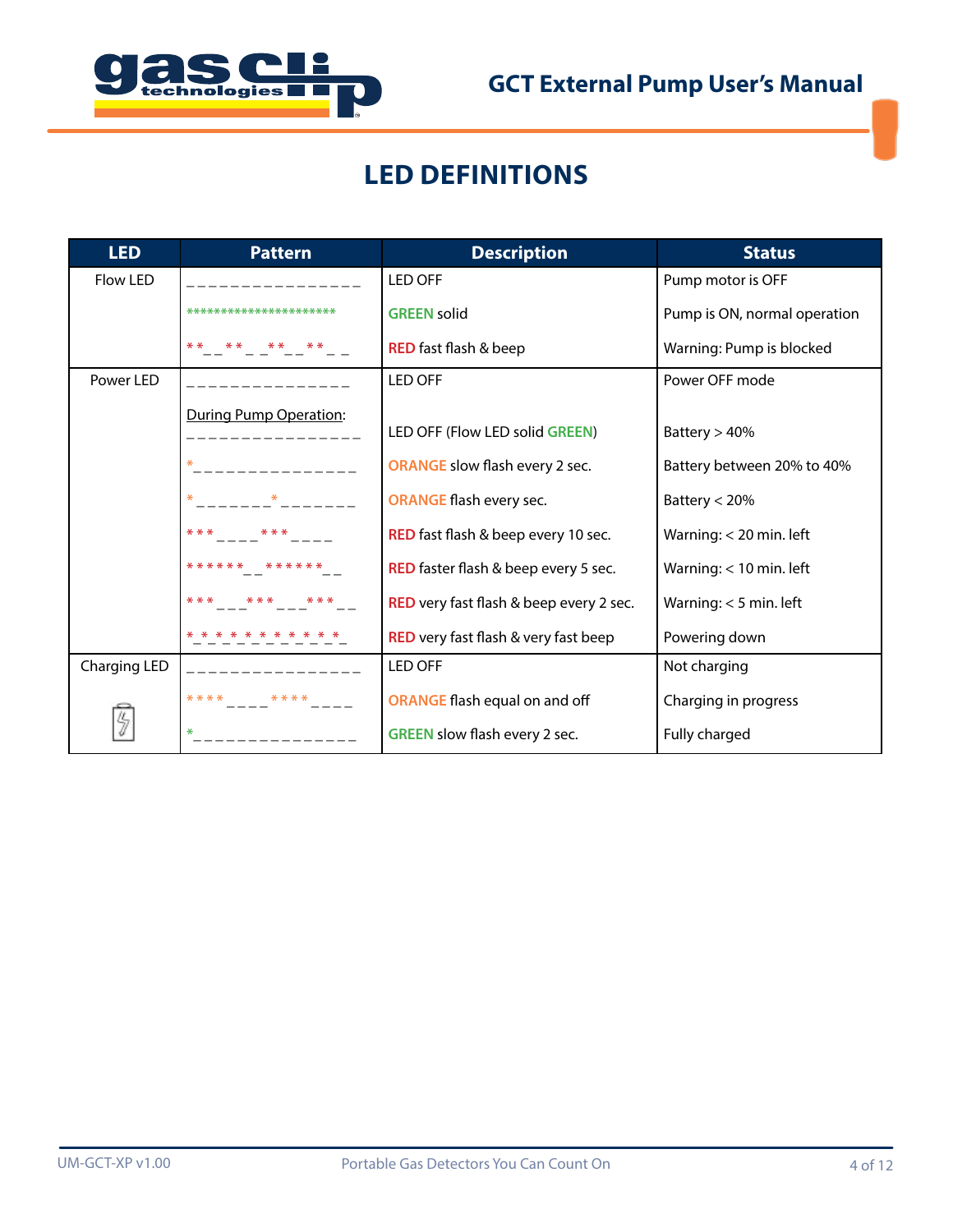



# **BASIC OPERATIONS**

#### **SET UP**

Connect a 3 ft. hose from the gas outlet port to a Gas Clip Technologies detector with a calibration cap. Next, connect a 10 ft. sampling hose from the gas inlet port to a diffusion stone. Accessories such as the Quick Disconnect, Sampling Probe or Telescoping Sampling Probe can also be attached to the GCT External Pump with various lengths of sampling hose (up to 75 ft.).

#### **TURNING ON THE DEVICE**

To activate the GCT External Pump, press and hold down

the power button for 5 seconds. Once the device is activated, the startup sequence will consist of the following:

- 1. Power LED is green and begins to flash slowly.
- 2. Audible alarm chirps.
- 3. Flow LED is green and begins to flash slowly.

#### **BLOCKED FLOW TEST**

It is critical to check if the pump is fully operational before each day's use. This is accomplished by conducting a blocked flow test. With the power on, block the free end of the sampling hose which is attached to the gas inlet port. The GCT External Pump will display the following behavior:

- 1) The pump motor shuts down.
- 2) The audible alarm beeps continuously indicating a flow fault.
- 3) The flow LED turns red and flashes quickly.

Upon successful completion of the blocked flow test, press the power button to reactivate the device.

**A** Warning: Failure to detect a block may indicate a leak in the sampling system.

If the GCT External Pump fails the blocked flow test, perform the following checks:

- 1. Check the gas inlet port and gas outlet port for blockage.
- 2. Check pellet filter and hydrophobic filter for blockage.
- 3. Check all attached sampling hoses for leakage.
- 4. Once the blockage and/or leakage has been resolved, press the power button to reactivate the device.

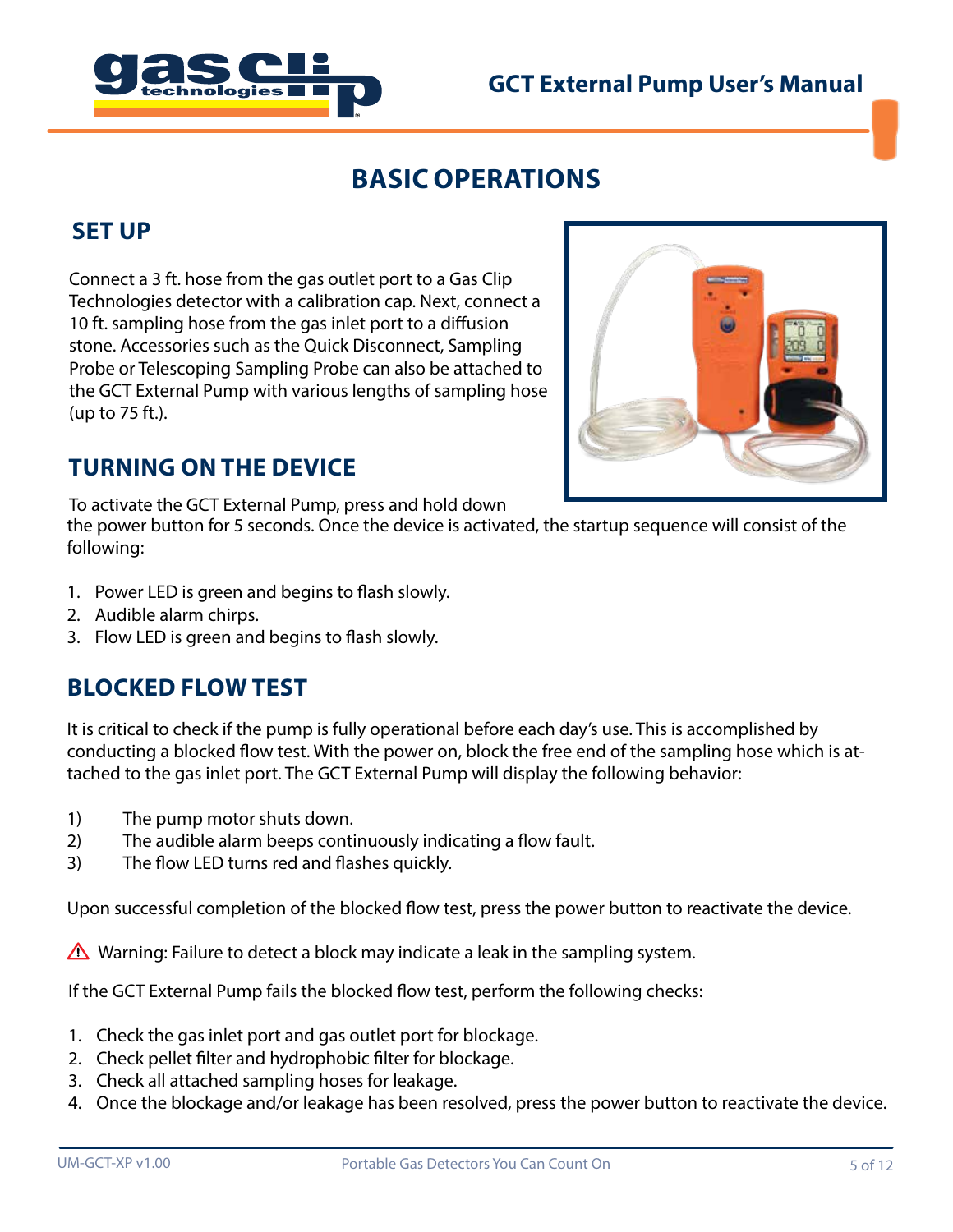

Users must perform these operational checks before each use.

If the audible alarm does not activate when the blocked flow test is performed, do not use the GCT External Pump. This could be an indication that the device is faulty and would lead to inaccurate readings by gas detection devices. Failure to follow the instructions above can result in serious personal injury or death.

#### **BUMP TEST**

When bump testing a detector connected to the GCT External Pump, please refer to the bump test instructions in that specific detector's user's manual since the instructions for different detectors may vary.

Gas Clip Technologies recommends performing the bump test of a GCT detector with the GCT External Pump connected as described below.

- 1. Connect the detector, calibration cap, GCT External Pump and hoses as seen in **Figure 1**.
- 2. Check the following connections for a tight fit—
	- Calibration cap snapped over the detector's sensor ports
	- Connection hose attached to the calibration cap and the GCT External Pump's gas outlet port
	- Sampling hose affixed to the GCT External Pump's gas inlet port
- 3. Turn on the detector and GCT External Pump.
- 4. Activate the bump test on the detector. (See the detector's user's manual for instructions.)
- 5. When the detector indicates it is time to apply gas, connect the sampling hose to the demand flow regulator on your gas cylinder as shown in **Figure 2**.
- 6. The bump test is successful when all the sensors have gone into alarm. If any sensor does not go into alarm within 2 minutes, then the bump test has failed.
- 7. Disconnect the sampling tube from the demand flow regulator. The detector will return to normal operation after a brief period.



**Figure 1:** Setup for remote sample and bump test

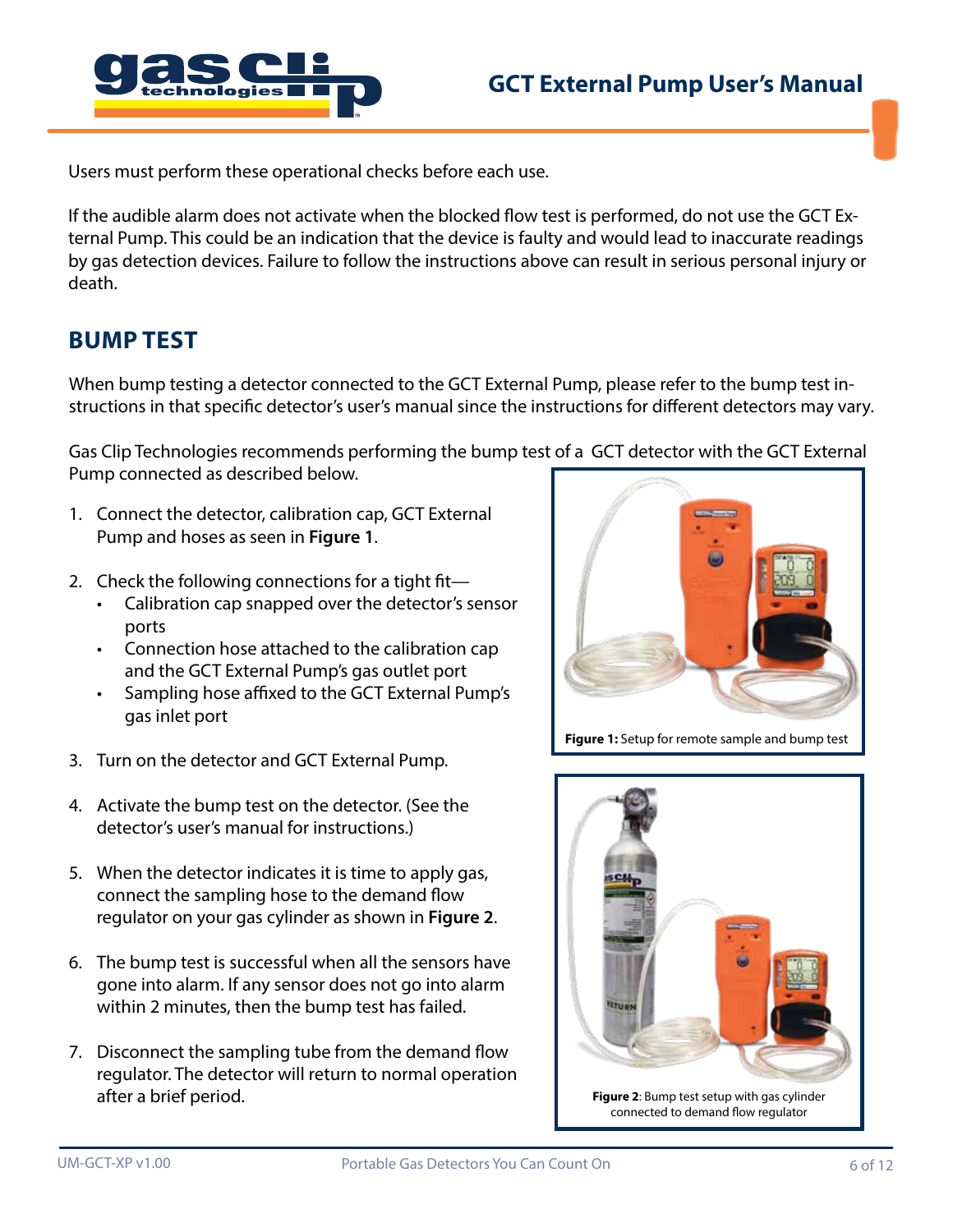

When a bump test fails, the detector will show: "L. BUMP FAILED." Do not use the detector unless the bump test passes. If the bump test fails, perform the following checks:

- 1. Check the setup for any blockage or leakage in the hose connection from the gas outlet port to the calibration cap of the detector.
- 2. Check for any blockage or leakage in the hose connection from the gas inlet port to the demand flow regulator.
- 3. Check that the GCT External Pump is not indicating abnormal operation by **red** fast flashing LEDs &/ or audible alarm beeping.
- 4. Check the pellet filter and hydrophobic filter. Refer to the "Filters" section on **page 9** for more information.
- 5. Check the detector filter for blockage.
- 6. Once any blockage, leak and/or filter issue has been detected and resolved, activate the pump and the detector. Then repeat the bump test.
- 7. If failure persists, contact the Gas Clip Technologies Service Department for further assistance.

#### **TURNING OFF THE DEVICE**

Press and hold the power button for 5 seconds until the three LED's (power, flow and charging) turn off. Then release the button.

#### **LOW BATTERY WARNING**

Typically, 20 minutes of operation time remain when an audible alarm begins beeping every 10 seconds and the power LED starts to intermittently flash red. However, the time remaining can vary depending on the age of the batteries, the temperature of the environment and other contributing factors. Therefore, in the event of a low battery warning, exit the work area immediately since the GCT External Pump could turn off at any time.

For more power LED and beeper pattern information, refer to LED Definitions Chart.

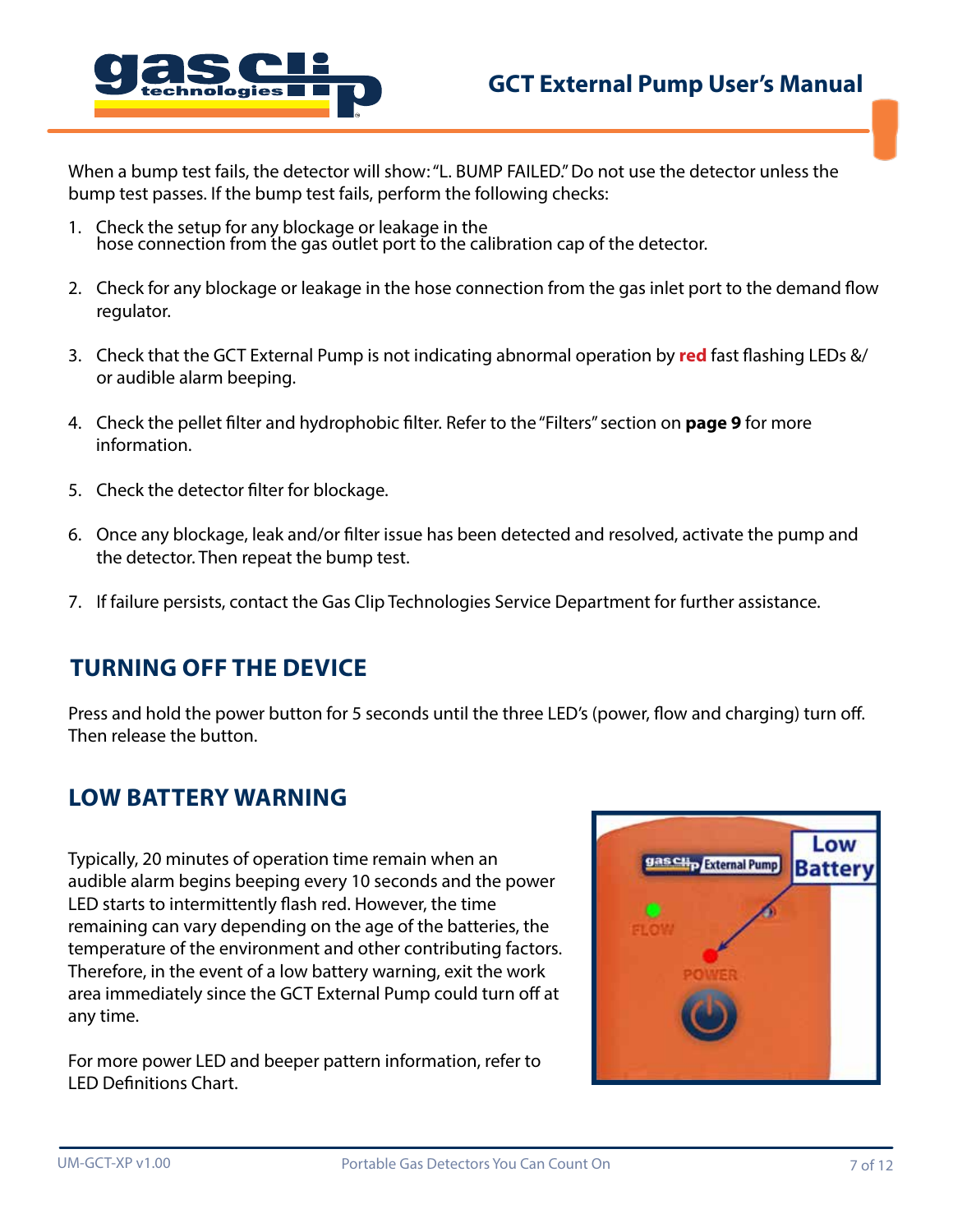

# **DEVICE MAINTENANCE**

#### **BATTERY**

To check the battery state of charge (SoC), power up the device, observe the power LED and refer to the LED Definitions on **page 4**.

To charge the GCT External Pump, connect the provided charger to the charging port, and then plug the charger into an AC outlet. When connected to a charger, the device will shut off power to the motor and turn off the flow and power LEDs. The charging LED will indicate the charge status. Once the battery is fully charged, the charging LED will blink **green** every 2 seconds.

- $\triangle$  DO NOT charge the device in a hazardous area.
- $\triangle$  DO NOT charge the device in temperatures below 32°F (0°C) or above 113°F (45°C). Charging at room temperature is recommended.
- $\triangle$  DO NOT substitute any other battery type unless specified and supplied by Gas Clip Technologies.
- $\triangle$  DO NOT use any charger other than what is supplied or offered by Gas Clip Technologies as this may damage or improperly charge the battery.

GCT recommends recharging the device whenever the power LED indicates that there is less than 40% SoC remaining this will extend the overall life of the battery.

#### **STORAGE**

Store the GCT External Pump in a safe, cool, dry place between 32°F(0°C) and 77°F(25°C). After storage, check the power remaining in the battery and charge if necessary. Also, perform a blocked flow test before use.

If the GCT External Pump will be stored and unused for months, periodically turn it on. Charge the battery when the power LED indicates less than 40% SoC. GCT recommends checking the device every 6 months or more often.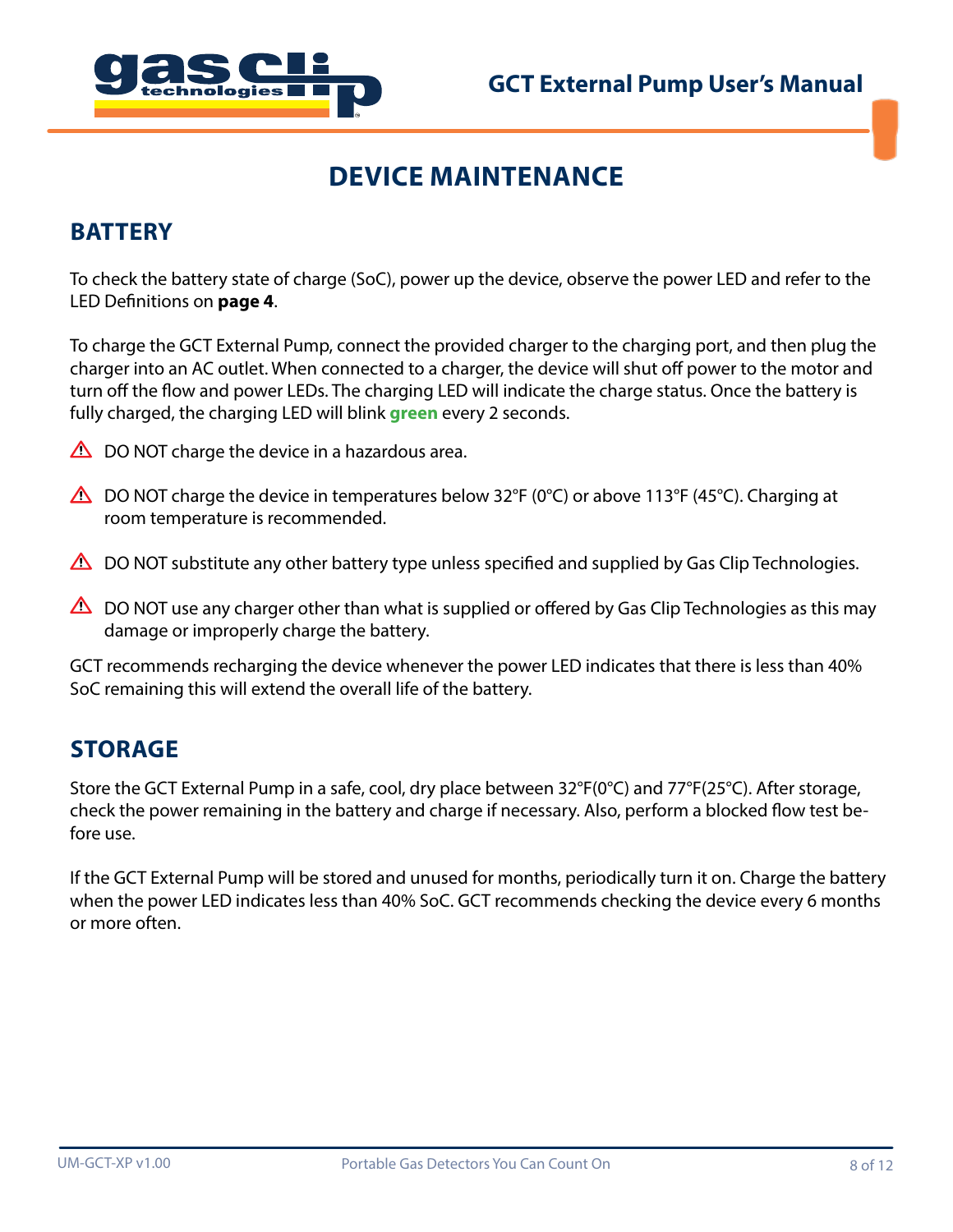

#### **FILTERS**

A hydrophobic membrane filter and a particulate filter are located under the gas inlet. Together they provide protection against liquid and particulate ingress. It is imperative that both filters be installed properly before using the GCT External Pump in order to protect against internal damage to the device. Periodically perform visual inspections using the filter window on the back of the accessory to determine if they require replacement. Ensure the filters are clean and free of moisture and debris since clogged filters could delay sampling speed and cause the GCT External Pump to use more power thus resulting in a shorter battery run time.

If these filters become completely blocked, then the device will be unable to continue sampling and will initiate a pump blocked alarm.

To replace the filters:

- 1. Loosen the two screws holding the gas inlet housing in place and remove the gas inlet housing.
- 2. Replace the hydrophobic and/or particulate filter as required and reassemble the gas inlet.
- 3. Perform a blocked flow test to ensure operational readiness. (See **page 5** for instructions.)



#### **CLEANING RECOMMENDATIONS AND ROUTINE CARE**

Clean the GCT External Pump case with a soft damp cloth periodically.

- $\triangle$  DO NOT use harsh solvents or chemicals as these products could compromise the intrinsic safety of the device.
- $\triangle$  DO NOT use products containing silicones or alcohols since they can interfere with or damage detector sensors.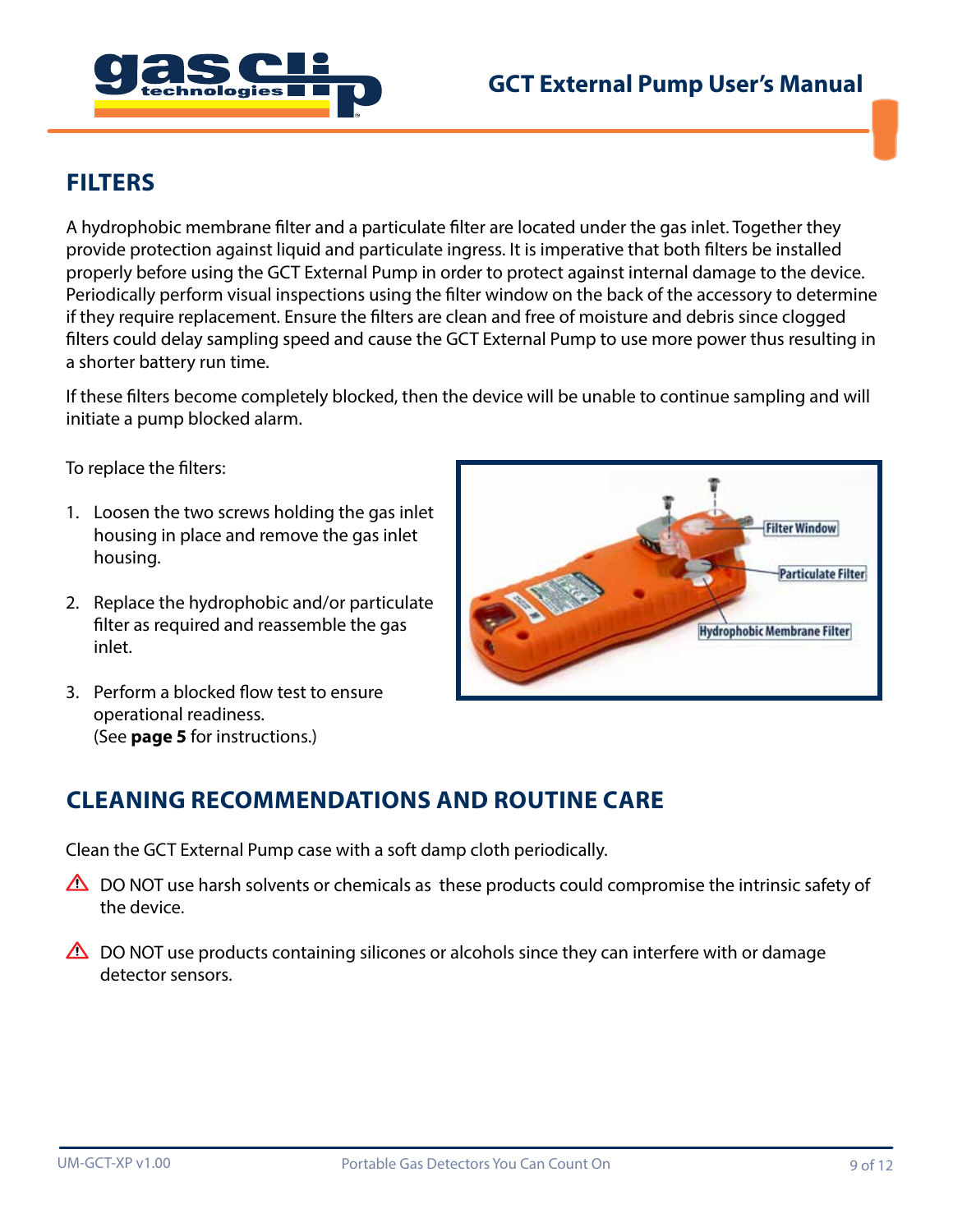



#### **ACCESSORIES AND REPLACEMENT PARTS**



**Particulate Filter** replacement (Thick) 10 pack Part#: MGC-PUMP-P-FILTER-10 50 pack Part#: MGC-PUMP-P-FILTER-50



**Hydrophobic Filter** replacement (Thin) 10 pack Part#: MGC-PUMP-H-FILTER-10 50 pack Part#: MGC-PUMP-H-FILTER-50



**6ft. Telescoping Sampling Probe** Part# PROBE-TS



**Remote Sampling Probe-1ft.** Part# PROBE-1



**MGC Pump Quick Disconnect** Part# MGC-PUMP-QD



**MGC Vehicle Charger** Part# MGC-CHARGER-V



**Gas Inlet** Part#: EXT-PUMP-GI



**MGC Multi Charger** Part# MGC-CHRG-MULTI

See www.gascliptech.com for further details or contact GCT for pricing and availability.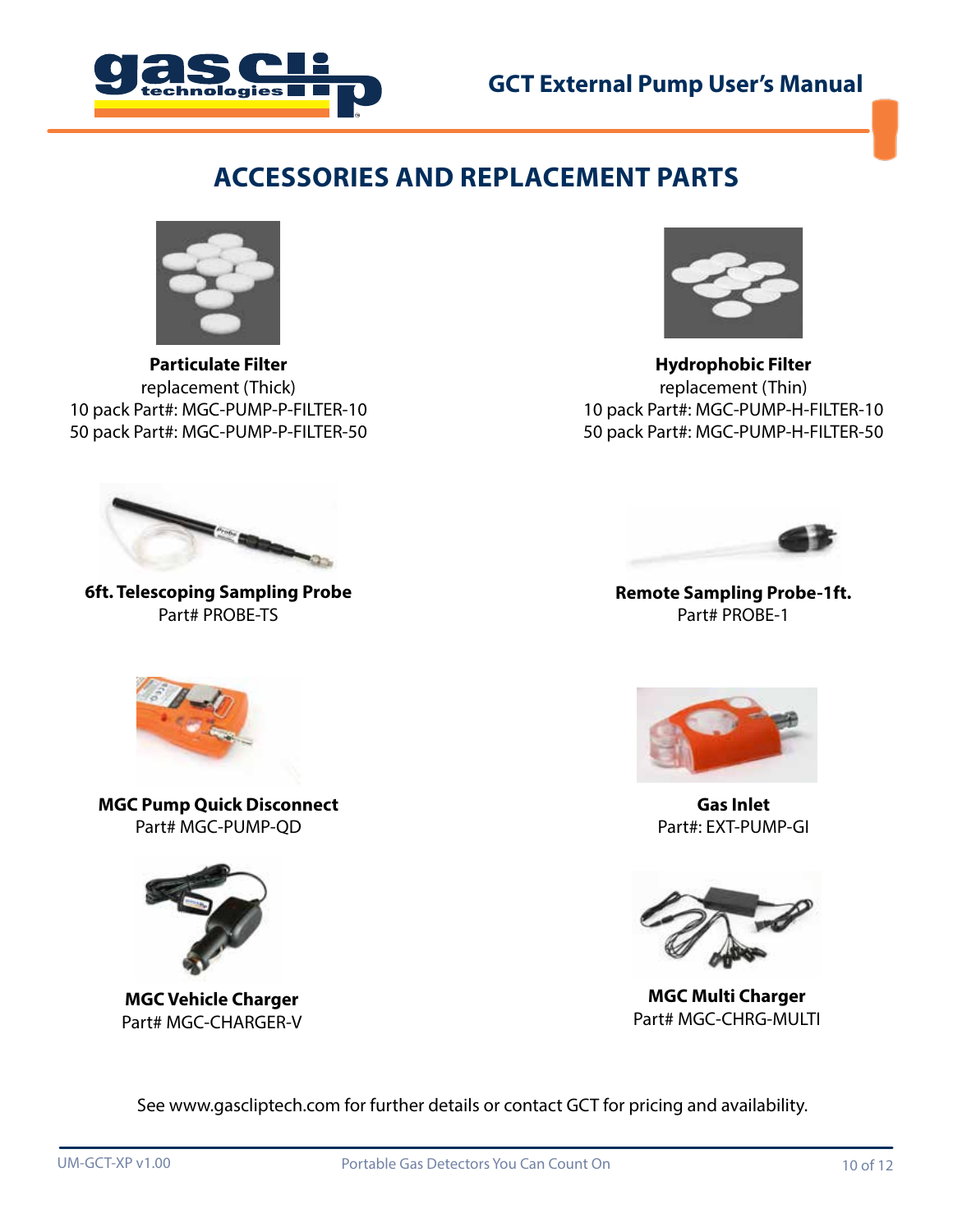

# **DEVICE SPECIFICATIONS**

| Size                           | $6.4 \times 2.8 \times 1.8$ in. (163 x 70 x 46 mm)                                                                                                                                                       |                                                                                                                                                                                                                                            |  |
|--------------------------------|----------------------------------------------------------------------------------------------------------------------------------------------------------------------------------------------------------|--------------------------------------------------------------------------------------------------------------------------------------------------------------------------------------------------------------------------------------------|--|
| Weight                         | 8 oz (235g)                                                                                                                                                                                              |                                                                                                                                                                                                                                            |  |
| <b>Operational Temperature</b> | -7.6°F to +122°F (-22 °C to +50°C)                                                                                                                                                                       |                                                                                                                                                                                                                                            |  |
| Humidity                       | 5% to 100% RH (non-condensing)                                                                                                                                                                           |                                                                                                                                                                                                                                            |  |
| <b>Battery Life</b>            | 40 or more continuous hours (typically)                                                                                                                                                                  |                                                                                                                                                                                                                                            |  |
| <b>Charge Time</b>             | 4-6 hours (typically)                                                                                                                                                                                    |                                                                                                                                                                                                                                            |  |
| <b>Alarms</b>                  | Visual, Audible (minimum 95dB)                                                                                                                                                                           |                                                                                                                                                                                                                                            |  |
| <b>LEDs</b>                    | Flow LED--indicates that pump is on and/or blocked<br>Power LED--indicates that the amount of battery life remaining<br>Battery LED--indicates when the pump is charging and when it is fully<br>charged |                                                                                                                                                                                                                                            |  |
| <b>Tests</b>                   | Full-function self-test upon activation battery and circuitry continuous                                                                                                                                 |                                                                                                                                                                                                                                            |  |
| <b>Ingress Protection</b>      | <b>IP 68</b>                                                                                                                                                                                             |                                                                                                                                                                                                                                            |  |
| Warranty                       | Full 2 years                                                                                                                                                                                             |                                                                                                                                                                                                                                            |  |
| <b>Gas Inlet &amp; Outlet</b>  | 1/8" stainless steel barbed fitting                                                                                                                                                                      |                                                                                                                                                                                                                                            |  |
| <b>Sample Delay Time</b>       | Sample from up to 75 ft. (23 m)<br>Less than 1 sec per 1 ft. (0.3 m) with 1/8" ID tubing                                                                                                                 |                                                                                                                                                                                                                                            |  |
| Approvals                      |                                                                                                                                                                                                          | CSA: C22.2 No. 152; CSA21CA80033769X<br>ANSI/ISA S12.13.01<br>Intrinsically Safe/Sécurité Intrinsèque<br>Class I, Division 1, Group A, B, C & D T4<br>Class I, Zone 0, AEx ia IIC T4 Ga<br>$-20^{\circ}$ C < Ta < $+50^{\circ}$ C; 4.2 Vdc |  |
|                                | II 1G                                                                                                                                                                                                    | <b>IECEx: CSA 21.0006X</b><br>Ex ia IIC T4 Ga<br>IEC 60079-0:2017<br>IEC 60079-11:2011<br>$-20^{\circ}$ C < Ta < $+50^{\circ}$ C; 4.2 Vdc                                                                                                  |  |
|                                | $\epsilon$                                                                                                                                                                                               | ATEX: CSANe 21ATEX2143X<br>CE 2813 II 1 G Ex ia IIC T4 Ga<br>EN 60079-0:2018<br>EN 60079-11:2012<br>$-20^{\circ}C \le Ta \le +50^{\circ}C$ ; 4.2Vdc                                                                                        |  |